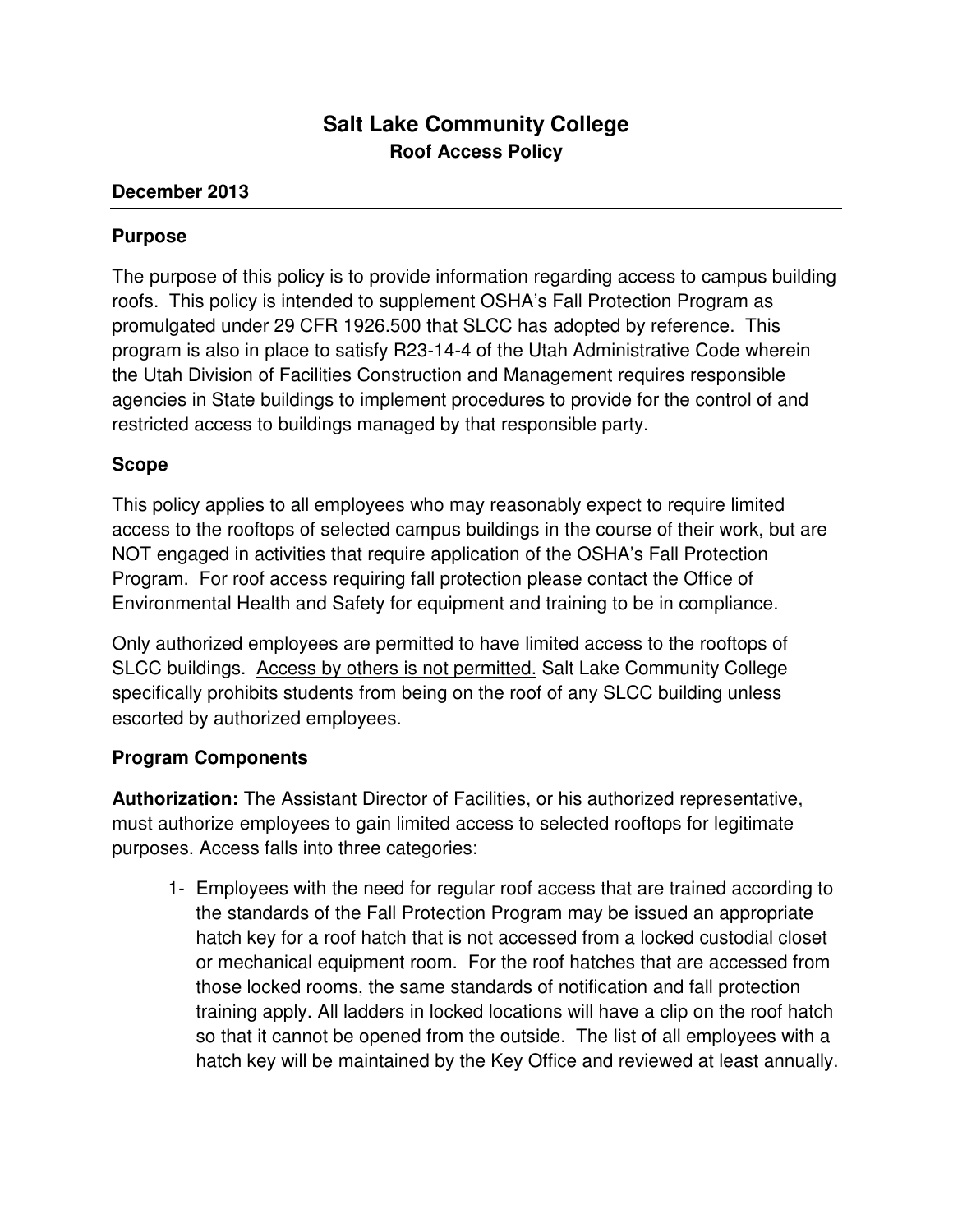Training for fall protection and roof access will be provided on a regular basis by the Office of Environmental Health and Safety.

2- Campus Safety and Security personnel will also be issued roof hatch keys, but their use will be limited to emergencies and notification shall be made to the Assistant Director of Facilities or his authorized representative if access to the roof is necessary or has occurred. Issuance, replacement or retrieval of Hatch Keys will be established by the Assistant Director of Facilities and facilitated by the Key Office.

**Emergency Exemption.** While security personnel must comply with this policy in the course of normal operations, they are exempt during emergencies and may provide access to authorized technical personnel and first responders as needed.

3- All other authorized employees requesting periodic roof access must submit a Sprocket Work Order for the event and may be accompanied by the appropriate Facilities Department personnel if necessary to provide access and direct supervision of their activities.

The issuance of a hatch key for roof access must be specifically approved by the Assistant Director of Facilities and logged using the existing Key Office system. No key may be loaned to or used by anyone other than the person to whom it was issued.

Contractors requiring roof access will be required to check out the appropriate key or a hatch key from the Key Office on an as needed basis, once their work has been cleared by the appropriate Facilities Project Manager. These keys will be returned and accounted for at the end of each project.

**Hazard Determination:** The Office of Environmental Health and Safety will be responsible for reviewing requests for limited roof access. Criteria for review will include:

The purpose for the access is limited to; legitimate maintenance or security/emergency purposes, and activities necessary to the College's operations;

The activity being conducted will not cause damage to College property, or present unreasonable hazards to those involved;

The area being accessed and the activity being conducted does not require application of the Fall Protection Program or other College safety policies.